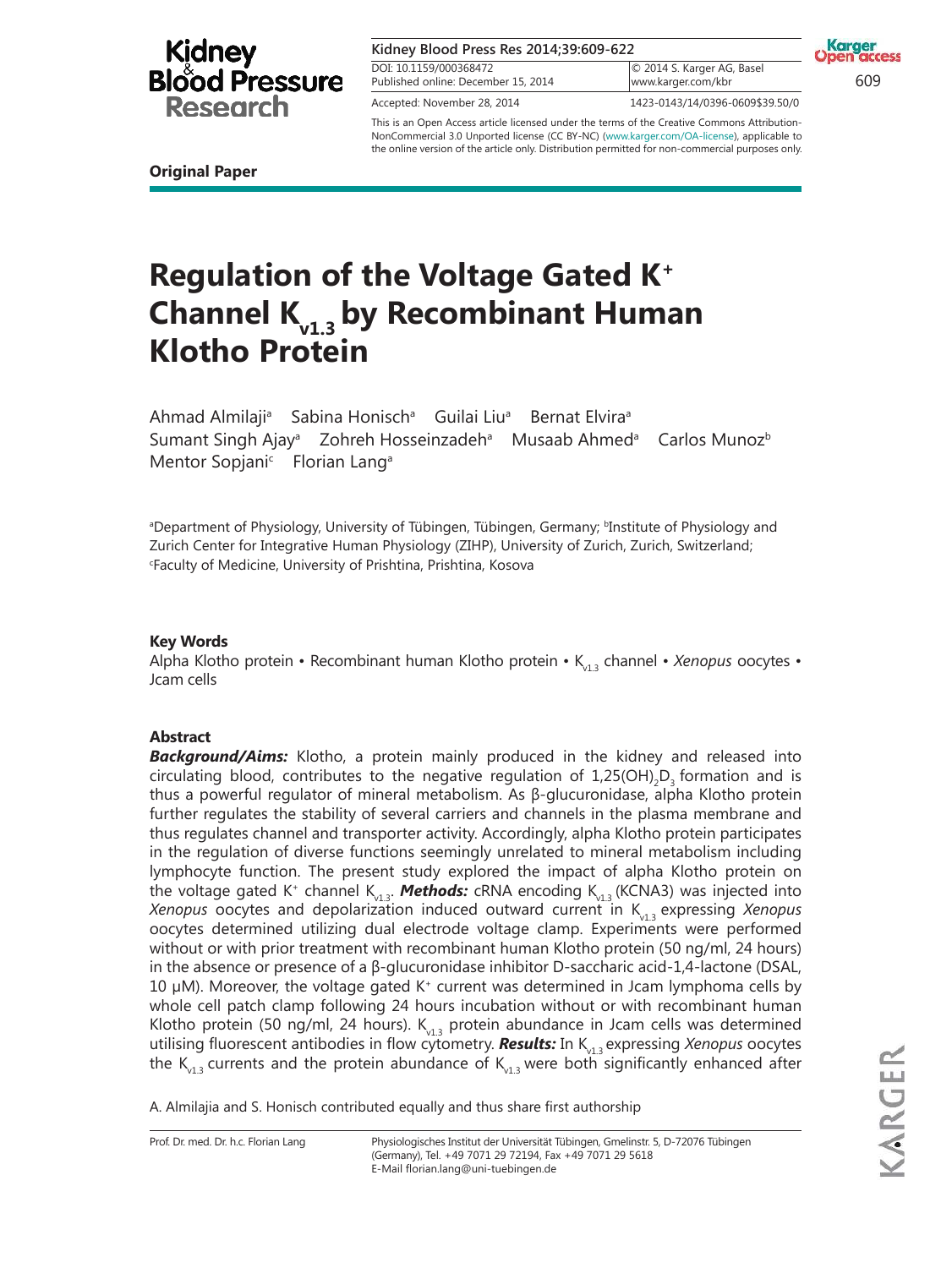| Kidney Blood Press Res 2014;39:609-622                        |                                                  |     |
|---------------------------------------------------------------|--------------------------------------------------|-----|
| DOI: 10.1159/000368472<br>Published online: December 15, 2014 | © 2014 S. Karger AG, Basel<br>www.karger.com/kbr | 610 |
| Almilaji/Honisch/Liu et al.: Klotho Up-Regulates Kv1.3        |                                                  |     |

treatment with recombinant human Klotho protein (50 ng/ml, 24 hours), an effect reversed by presence of DSAL. Moreover, treatment with recombinant human Klotho protein increased  $K$ currents and K<sub>13</sub> protein abundance in Jcam cells. **Conclusion:** Alpha Klotho protein enhances  $K_{v1,3}$  channel abundance and  $K_{v1,3}$  currents in the plasma membrane, an effect depending on its β-glucuronidase activity.

Copyright © 2014 S. Karger AG, Basel

### **Introduction**

Klotho, a protein expressed in diverse tissues including kidney, parathyroid glands, and choroid plexus [1, 2], is a major determinant of aging and life span [3, 4]. Klotho deficiency results in accelerated aging with early death [4] and Klotho overexpression enhances the life span [3, 4]. The extracellular domain of Klotho may function as β-glucuronidase and hormone [5-7]. Klotho is required for the inhibitory effect of FGF23 on 25-hydroxyvitamin D-1 $\alpha$ -hydroxylase and thus formation of 1,25-dihydroxyvitamin D  $(1,25(OH)_2D_3)$  [2, 3, 8-10], the active form of vitamin D [11], which is generated mainly in kidney [12], but may be produced in addition by B cells [13], dendritic cells and macrophages [14, 15].  $1,25(OH)_{2}D_{3}$  in turn stimulates the expression of FGF23 and Klotho [8, 16, 17].  $1,25(OH)_{2}D_{3}$  is further a powerful stimulator of intestinal and renal  $Ca^{2+}$  and phosphate transport [11, 18]. Klotho deficiency increases plasma 1,25(OH)<sub>2</sub>D<sub>3</sub>, Ca<sup>2+</sup> and phosphate [18, 19] concentration, resulting in vascular calcification [20], growth deficit [2] and rapid aging [2, 9, 10]. Klotho insufficiency further leads to a wide variety of disorders including hypoglycemia, hearing loss, cardiac arrhythmia, sudden cardiac death, and compromised immune response [1, 21, 22].

Klotho has been shown to modify the activity of several channels and transport proteins including Ca<sup>2+</sup> channels [23], renal outer medullary K<sup>+</sup> channels [24], Na<sup>+</sup>, phosphate cotransport [25, 26] and Na<sup>+</sup>/K<sup>+</sup> ATPase [27]. It is at least in part effective as β-glucuronidase [5-7].

The present study explored whether Klotho modifies the function of voltage gated  $K^*$ channel  $K_{v1,3}$  (KCNA3), a channel expressed in many tissues and participating in the regulation of a wide variety of cellular functions, including excitability [28-31], cell proliferation [32], apoptosis [33], immune response [34, 35], insulin sensitivity [36], and platelet function [37]. Cells expressing  $K_{v13}$  include Jurkat and Jcam lymphoma cells, where the channels participate in the regulation of apoptosis [33].

Kv1.3 has been expressed in *Xenopus* oocytes with or without subsequent treatment with human recombinant Klotho protein in the presence or absence of the β-glucuronidase inhibitor DSAL (D-saccharic acid-1,4-lactone). The  $K_{v1,3}$  activity was determined by dual electrode voltage clamp and  $K_{v1,3}$  protein abundance at the cell membrane quantified by chemiluminescence. Moreover, voltage gated  $K_{v1,3}$  currents and  $K_{v1,3}$  protein abundance were determined in Jcam cells without or with prior exposure to recombinant human alpha Klotho protein.

### **Materials and Methods**

#### *Ethics Statement*

*Xenopus* oocytes were explanted from adult *Xenopus Laevis* (NASCO). *Xenopus Laevis* frogs were anaesthesized by a 0.1% Tricaine solution. After confirmation of anaesthesia and disinfection of the skin, a small abdominal incision was made and oocytes were removed, followed by closure of the skin by sutures. All animal experiments were conducted in accordance with the Helsinki Declaration of 1975 and according to the German law for the welfare of animals and the surgical procedures on the adult *Xenous laevis* were reviewed and approved by the respective government authority of the state Baden-Württemberg (Regierungspräsidium Tübingen) prior to the start of the study (Anzeige für Organentnahme nach §6).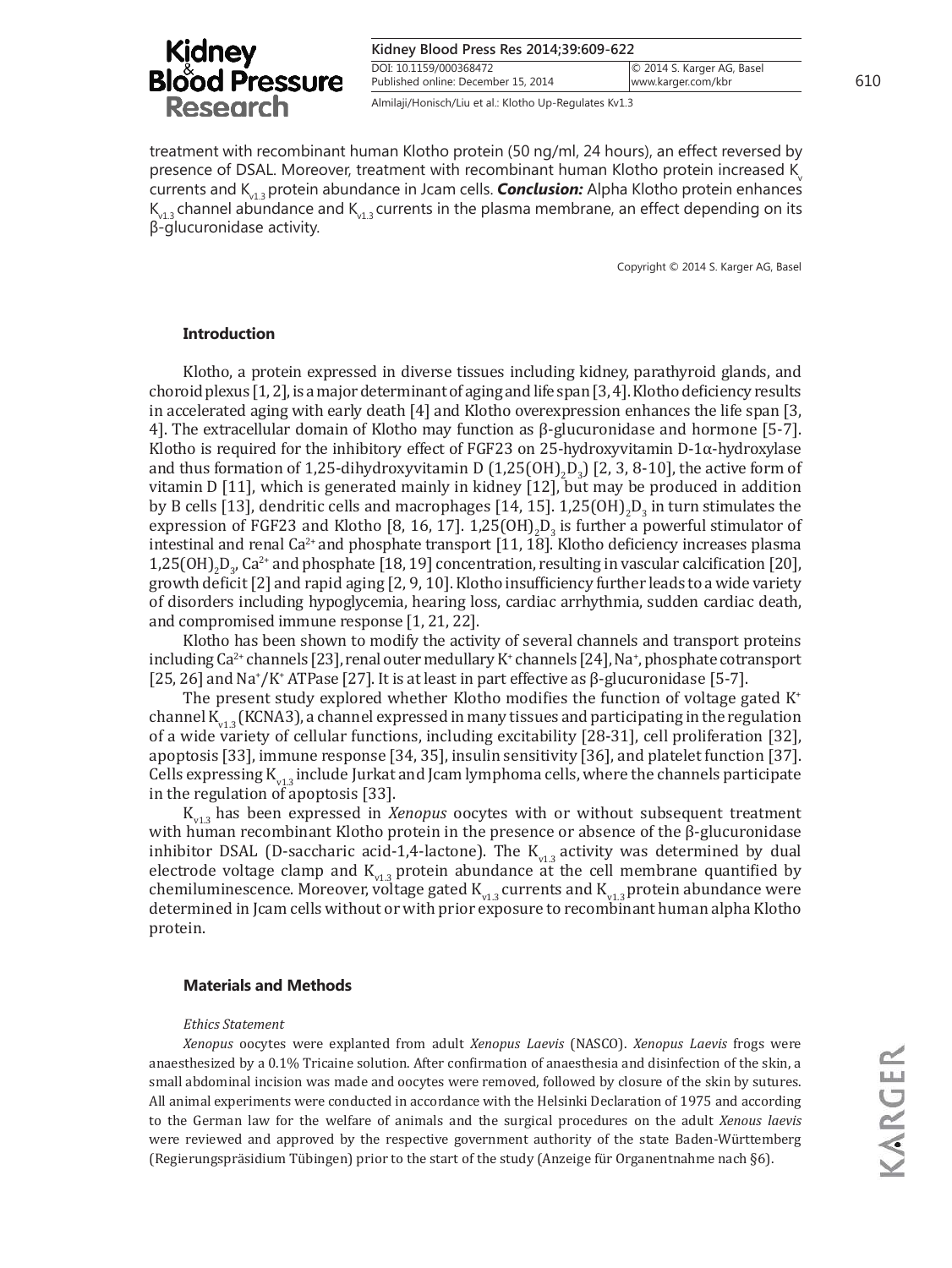| Kidney Blood Press Res 2014;39:609-622           |  |
|--------------------------------------------------|--|
| © 2014 S. Karger AG, Basel<br>www.karger.com/kbr |  |
|                                                  |  |

Almilaji/Honisch/Liu et al.: Klotho Up-Regulates Kv1.3

#### *Constructs*

For generation of cRNA, a construct was used encoding wild-type mouse  $K_{v13}$  (KCNA3) [38]. The construct was used for the generation of cRNA as described previously [39, 40].

#### *Voltage clamp in Xenopus oocytes*

*Xenopus* oocytes were prepared as previously described [41, 42]. cRNA encoding K<sub>v12</sub> (2.5 ng) was injected on the same or the second day of *Xenopus* oocytes preparation [43, 44]. All experiments were performed at room temperature 3 days after cRNA injection [45, 46]. The oocytes were maintained at 17°C in ND96 solution containing: 88.5.mM NaCl, 2mM KCl, 1mM MgC1 $_{\mathrm{2^{\prime}}}$ 1.8mM CaC1 $_{\mathrm{2^{\prime}}}$ 5mM HEPES. Tretracycline (50 mg/l), Ciprofloxacin (1.6 mg/l), Refobacin (100 mg/l) and Theophylline (90 mg/l) as well as sodium pyruvate (5mM) were added to the ND96, and pH was adjusted to 7.5 by addition of NaOH. The control superfusate (ND96) contained 96 mM NaCl, 2 mM KCl, 1.8 mM CaCl $_{_2}$ 1 mM MgCl $_{_2}$  and 5 mM HEPES; pH was adjusted to 7.4 by addition of NaOH. Where indicated, recombinant human Klotho protein (10, 30 or 50 ng/ml, 5334-KL-R&D Systems) was added for 6, 12 or 24 hours before voltage clamp measurements (66, 60 and 48 hours respectively after injection of cRNA encoding  $K_{v13}$ ) and D-saccharic acid 1,4-lactone monohydrate (DSAL, 10µM, Sigma) was added for 24 hours before voltage clamp measurements. In dual electrode voltage-clamp experiments  $K_{v13}$  channel currents were elicited every 15 second with 2 second depolarizing pulses up to +50 mV applied from a holding potential of -100 mV. Pulses were applied in 10 mV increments. The data were filtered at 2 kHz and recorded with a Digidata 1322A A/D-D/A converter and ClampexV .9.2 software for data acquisition (Axon Instruments) [47, 48]. The analysis of the data was performed with Clampfit 9.2 (Axon Instruments) software [49, 50].

#### *Chemiluminescence*

Chemiluminescence was employed for detection of  $K_{v1.3}$  cell surface expression in oocytes, which are too large to be analysed by flow cytometry. Oocytes were first incubated with primary polyclonal rabbit anti- $K_{0,1}$  antibody (extracellular) (1:200, Alomone Labs) and subsequently with secondary, HRP-conjugated antirabbit IgG antibody (1:2500, Cell Signaling). Individual oocytes were placed in 96 well plates with 20 µl of SuperSignal ELISA Femto Maximum Sensitivity Substrate (Pierce) and chemiluminescence of single oocytes was quantified in a luminometer (Walter Wallac 2 plate reader, Perkin Elmer) by integrating the signal over a period of 1 sec [51]. Results display normalized relative light units. Integrity of the measured oocytes was assessed by visual control after the measurement to avoid unspecific light signals from the cytosol [52]. Where indicated, recombinant human Klotho protein (50 ng/ml, 5334-KL-R&D Systems) was added for 24 hours before chemiluminescence measurements (48 hours after injection of cRNA encoding  $K_{n+2}$ ).

### *Culture of Jcam cells*

Jcam cells were grown in DMEM supplemented with 10% fetal calf serum, 100 U/ml penicillin, 100 mg/ml streptomycin and 2 m M L-glutamine (Gib-co-Invitrogen, Karlsruhe, Germany).

### *Patch clamp*

Patch clamp experiments have been performed at room temperature in voltage-clamp, fast-wholecell mode as described previously [53-55]. The cells were continuously superfused through a flow system inserted into the dish. Borosilicate glass pipettes (2-5 MΏ tip resistance; Harvard Apparatus, Kent, UK) manufactured by a microprocessor-driven DMZ puller (Zeitz, Augsburg, Germany) were used in combination with a MS314 electrical micromanipulator (MW, Märzhäuser, Wetzlar, Germany) [56]. The currents were recorded by an EPC-9 amplifier (Heka, Lambrecht, Germany) using Pulse software (Heka) and an ITC-16 Interface (Instrutech, Port Washington, N.Y., USA). Whole-cell currents were elicited by 200 msec square wave voltage pulses from -100 to +100 mV in 20 mV steps delivered at 15 second intervals from a holding potential of -60 mV or by 200 millisecond square wave voltage pulses from -60 to +20 mV in 5 mV steps delivered at 15 second intervals from a holding potential of -60 mV. The currents were recorded with an acquisition frequency of 10 kHz and 3 kHz low-pass filtered. Since the time constant of activation decreased with the applied depolarizing voltage step and inactivation occurred especially during strong depolarization, the current was analyzed at its maximal amplitude value (peak current).

The Jcam cells were superfused with a bath solution containing (in mmol/l): 145 NaCl, 5 KCl, 2 MgCl<sub>2</sub>, 2 CaCl<sub>2</sub>, 5 glucose and 10 HEPES, pH 7.4 (NaOH). The patch clamp pipettes were filled with an internal solution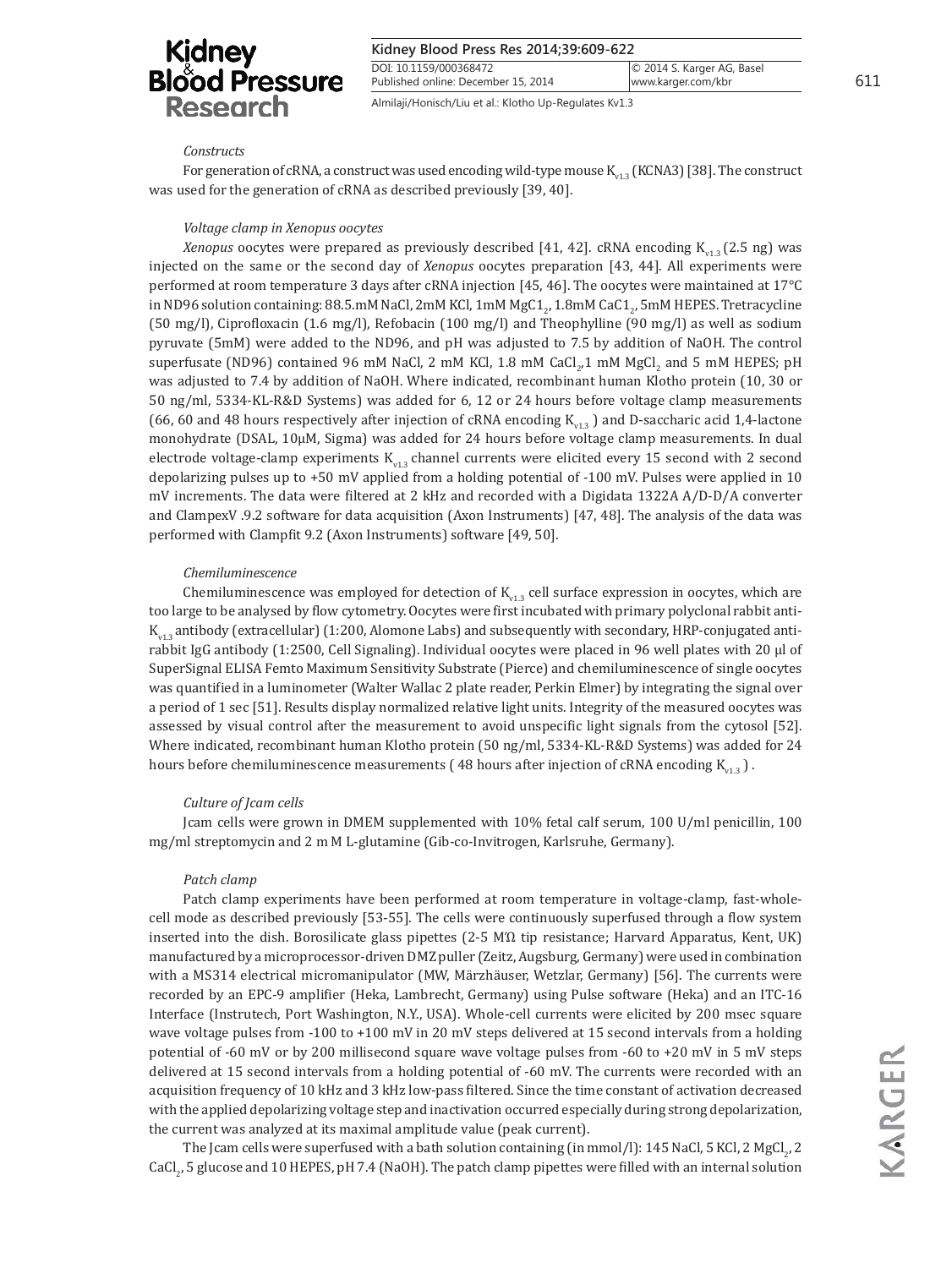| <b>Kidney</b>         | Kidney Blood Press Res 2014;39:609-622                        |                                                  |     |
|-----------------------|---------------------------------------------------------------|--------------------------------------------------|-----|
| <b>Blood Pressure</b> | DOI: 10.1159/000368472<br>Published online: December 15, 2014 | © 2014 S. Karger AG, Basel<br>www.karger.com/kbr | 612 |
| <b>Research</b>       | Almilaji/Honisch/Liu et al.: Klotho Up-Regulates Kv1.3        |                                                  |     |

containing (in mmol/l): 80 KCl, 60 K<sup>+</sup>-gluconate, 1 MgCl<sub>2</sub>, 1 Mg-ATP, 1 EGTA, 10 HEPES; pH was adjusted to 7.2 (KOH). Where indicated, recombinant human Klotho protein (50 ng/ml, 5334-KL-R&D Systems) was added 24 hours before patch clamp measurements.

The offset potentials between both electrodes were zeroed before sealing. The potentials were corrected for liquid junction potentials as estimated according to [57, 58]. The original whole-cell current traces are depicted and currents of the individual voltage square pulses are superimposed. The applied voltages refer to the cytoplasmic face of the membrane with respect to the extracellular space. The outward currents, defined as flow of positive charge from the cytoplasmic to the extracellular membrane face, are positive currents and depicted as outward deflections of the original current traces.

#### *Flow cytometry*

For measurement of  $K_{v13}$  protein abundance, 5x 10<sup>5</sup> Jcam cells were incubated without or with klotho protein [50 ng/ml], washed twice with PBS (Gibco, Invitrogen) and fixed for 5 minutes with 4% paraformaldehyde on ice. After additional two washes with PBS and permeablization with 0.1% Triton X-100 for 2mins cells were incubated for 1 h at 37°C with the primary  $K_{v13}$  antibody (1:250, Alomone Labs, Israel) at 37°C. For detection the cells were washed twice with PBS-BSA (0,1%) and stained for 30 min at 37°C with CF™ 488A-labeled goat anti–rabbit secondary antibody (1: 250, Sigma-Aldrich, USA). Unbound secondary antibody was removed by repeated washing with PBS-BSA and the samples were analyzed by flow cytometry (BD FACS Calibur, BD Biosciences, USA) for median fluorescence intensity at excitation on 488 nm and emission on 530 nm.

#### *Statistics*

Data are provided as means ± SEM, *n* represents the number of independent experiments. All oocyte experiments were repeated with at least 3 batches of oocytes; in all repetitions qualitatively similar data were obtained. All data were tested for significance using ANOVA followed by posthoc analysis or unpaired t-test, where appropriate. Only results with *p* < 0.05 were considered statistically significant.

#### **Results**

The present study explored the effect of recombinant human Klotho protein on the voltage gated K<sup>+</sup> channel K<sub>y1.3</sub> (KCNA3). To this end, cRNA encoding K<sub>y1.3</sub> was injected in *Xenopus* oocytes and depolarization induced outward currents were recorded by dual electrode voltage clamp. The amplitude of the peak outward currents was taken as a measure of the voltage gated K<sup>+</sup> channel K<sub>v1.3</sub> conductance in *Xenopus* oocytes. As illustrated in Fig. 1-A,B, no appreciable outward  $K_{v1.3}$ -like currents were measured in *Xenopus* oocytes injected only with water. Thus, *Xenopus* oocytes do not express appreciable endogenous  $K_{v1,3}$ like channels. In contrast, depolarization of *Xenopus* oocytes injected with cRNA encoding  $K_{v1.3}$  was followed by a rapidly inactivating outward current typical for  $K_{v1.3}$  channel. Further experiments explored whether the effect of recombinant human Klotho protein on  $K_{\nu13}$ currents resulted from an effect of Klotho on  $K_{v1.3}$  protein abundance in the cell membrane. The protein abundance was quantified by chemiluminescence. As shown in Fig. 1C, the cell surface expression of the  $K_{v1.3}$  channel protein in *Xenopus* oocytes was indeed significantly increased by pretreatment with the recombinant human Klotho protein.

As illustrated in Fig. 2, the amplitude of the depolarization induced peak currents was significantly enhanced by a 24 hours pretreatment with recombinant human Klotho protein (50 ng/ml) prior to voltage clamp recording. The effect of recombinant human Klotho protein (50 ng/ml) on the depolarization induced outward current amplitude in  $K_{v13}$  expressing *Xenopus* oocytes was time-dependent and reached statistical significance after 12 hours of incubation without reaching a plateau (Fig. 2). Fitting the mean peak current and the time course till 12 hours to Boltzman function yielded a half-life time  $t_{1/2}$  of 3.8 hours.

In theory alpha Klotho protein could have been effective as beta-glucuronidase. In order to test whether recombinant human Klotho protein enhanced  $K_{v1.3}$  currents by exerting beta-glucuronidase activity, the effect of recombinant human Klotho protein (50 ng/ml,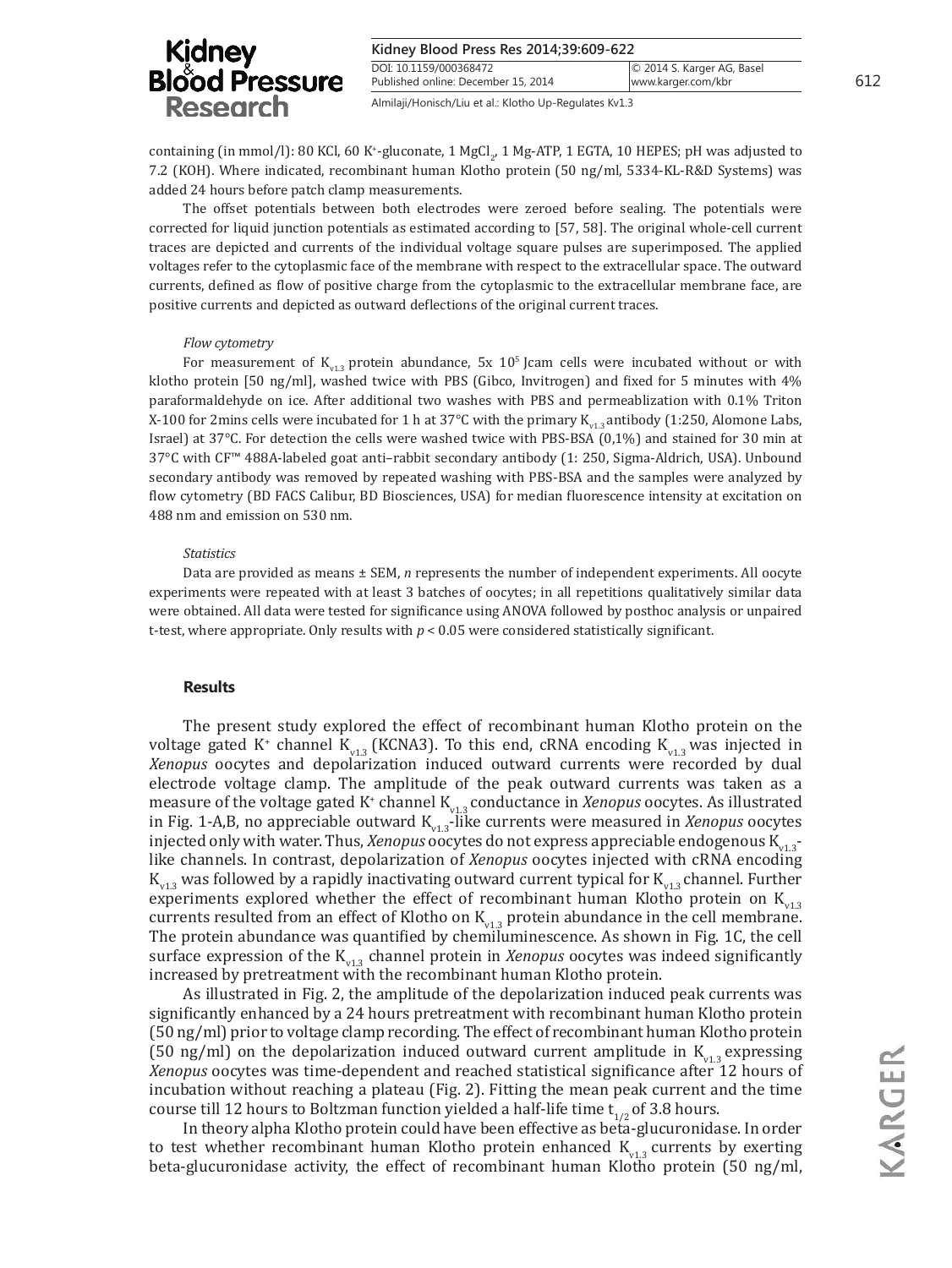



**Fig. 1.** Effect of recombinant human Klotho protein on  $K_{v1.3}$  peak current amplitude in  $K_{v1.3}$  expressing *Xenopus* oocytes and on K<sub>v1.3</sub>-HA plasma membrane abundance in K<sub>v1.3</sub>-HA expressing *Xenopus* oocytes. A. Original tracings demonstrating outward  $K_{v1.3}$  currents activated by depolarization from -80 to +50 mV in 20 second increments of 10 mV steps from a holding potential of -100 mV in *Xenopus* oocytes injected with water (i), or injected with cRNA encoding  $K_{v13}$  without (ii) or with (iii) 24 hours treatment with recombinant human Klotho protein (50 ng/ml) prior to measurement. B. Arithmetic means ± SEM (n = 6-42) of the normalized depolarization-induced Kv1.3 peak current as a function of voltage in *Xenopus* oocytes injected with water (grey triangles), or with cRNA encoding  $K_{v13}$  without (white circles) or with (black circles) 24 hours treatment with recombinant human Klotho protein (50 ng/ml) prior to measurement. Peak currents are normalized to the mean peak current at +50 mV in *Xenopus* oocytes injected with cRNA encoding  $K_{v13}$ and not treated with recombinant human Klotho protein prior to measurement. \*\*\* (p<0.001) indicates statistically significant difference from *Xenopus* oocytes injected with cRNA encoding K<sub>v13</sub> and not treated with recombinant human Klotho protein prior to measurement. C. Arithmetic means  $\pm$  SEM (n = 64-67) of the Kv1.3 protein abundance in the plasma membrane of *Xenopus* oocytes injected with water (dotted bar), or injected with cRNA encoding  $K_{v13}$  without (white bar) or with (black bar) 24 hours treatment with recombinant human Klotho protein (50 ng/ml) prior to measurement. \*\* (p<0.01) indicates statistically significant difference from the protein abundance of  $K_{v13}$  in untreated *Xenopus* oocytes injected with cRNA encoding  $K_{v13}$ .

24 hours) on the depolarization induced outward current in K<sub>v1.3</sub> expressing *Xenopus* oocytes was measured using dual electrode voltage clamp in the presence and absence of 10  $\mu$ M of D-saccharic acid-1,4-lactone (DSAL), which is known to inhibit the beta glucuronidase activity of Klotho protein. As illustrated in Fig. 3, the effect of recombinant human Klotho protein (50 ng/ml, 24 hours) on the depolarization induced outward current in  $K_{v13}$  expressing *Xenopus* oocytes was virtually abrogated in the presence of DSAL (10 µM).

In order to test, whether recombinant human Klotho protein is similarly effective in  $K_{\nu13}$  expressing mammalian cells, a further series of experiments was performed in Jcam lymphoma cells. According to flow cytometry, Jcam cells expressed  $K_{v13}$  (Fig. 4). The  $K_{v13}$ protein abundance was significantly increased by treatment of Jcam lymphoma cells with recombinant human Klotho protein (50 ng/ml) for 24 hours (Fig. 4).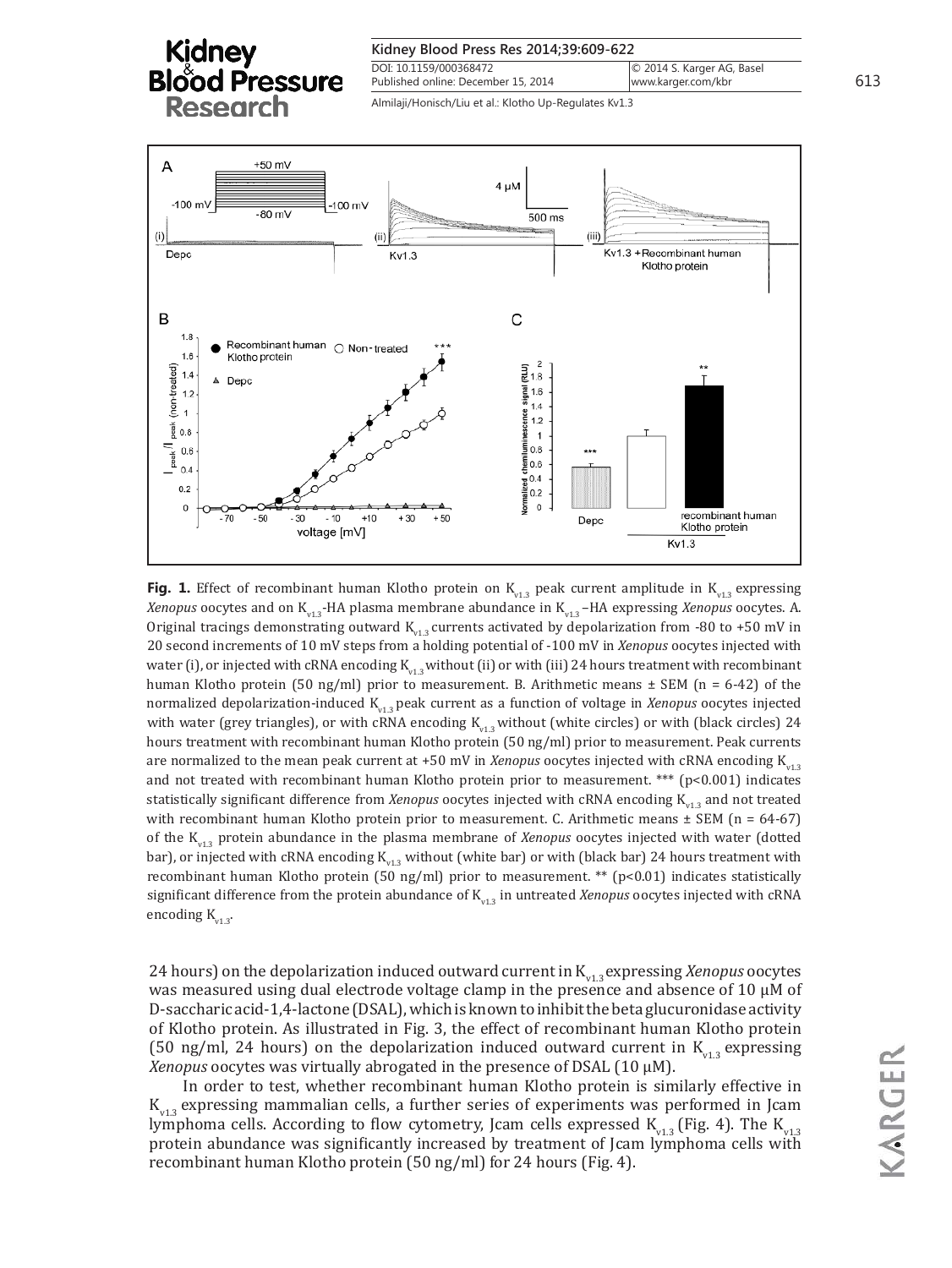**Fig. 2.** Time course of the increase in  $K_{v1.3}$  peak current amplitude following treatment with recombinant human Klotho protein in Kv1.3 expressing *Xenopus*  oocytes. A. Original tracings demonstrating outward  $K_{v1.3}$  currents activated by<br>depolarization from -80 depolarization to +50 mV in 20 second increments of 10 mV steps from a holding potential of -100 mV in *Xenopus* oocytes injected with water (i), or injected with cRNA encoding  $K_{v13}$  without (ii) or with (iii) 24 hours treatment with recombinant human Klotho protein (50 ng/ml) prior to measurement. B. Arithmetic means  $\pm$  SEM (n = 8-17) of the normalized depolarizationinduced  $K_{v1.3}$  peak current at +50 mV in *Xenopus* oocytes injected with cRNA encoding

| Kidney Blood Press Res 2014;39:609-622                                 |                                                  |     |
|------------------------------------------------------------------------|--------------------------------------------------|-----|
| DOI: 10.1159/000368472<br>Published online: December 15, 2014          | © 2014 S. Karger AG, Basel<br>www.karger.com/kbr | 614 |
| . 3- 14 المعمول بعده الصالح والمعامل المناصر: 1/ وامونعوا الأنوانووا A |                                                  |     |

Almilaji/Honisch/Liu et al.: Klotho Up-Regulates Kv1.3



 $K_{v13}$  without (white bar) or with (black bars) 6, 12, or 24 hours treatment with recombinant human Klotho protein (50 ng/ml) prior to measurement. Peak currents are normalized to the mean peak current at +50 mV in *Xenopus* oocytes injected with cRNA encoding K<sub>v13</sub> and untreated with recombinant human Klotho protein prior to measurement. \* (p<0.05), \*\*\* (p<0.001) indicates statistically significant difference from *Xenopus* oocytes injected with cRNA encoding K<sub>112</sub> and not treated with recombinant human Klotho protein prior to measurement.

The voltage gated K<sup>+</sup> currents in Jcam lymphoma cells are illustrated in Fig. 5. Treatment of those cells with recombinant human Klotho protein (50 ng/ml) for 24 hours was followed by a significant increase of rapidly inactivating outward current typical for  $K_{v1,3}$  channels [59]. The mean peak current density was increased from  $51 \pm 6$  pA/pF (at +100 mV;  $n = 20$ ) to  $88 \pm 13$  pA/pF (at +100 mV;  $n = 21$ ) following a 24 hours treatment of Jcam cells with recombinant human Klotho protein. Exposure to recombinant human Klotho protein increased the peak current density without appreciably affecting the other biophysical properties of the voltage gated K<sup>+</sup> currents in Jcam cells. Fitting the normalized conductance to Boltzman equation showed no difference in the half maximal activation voltage  $V_{1/2}$  and the slope factor K before  $(V_{1/2} = -38.7 \pm 1.9 \text{ mV}$ , K  $_{\text{slope factor}} = 2.9 \pm 0.7$ , n=14) and after  $(V_{1/2} =$ -39.6±1.5 mV, K  $_{slope\ factor}$  = 2.1±0.5, n=16) 24 hours treatment of Jcam cells with recombinant human Klotho protein (Fig.6). The activation time constants ( $\tau_{\text{act}}$ ) were calculated by fitting a single exponential function to the rising phase of currents at voltages from +20 to +100 mV. The mean activation time constant  $(\tau_{\text{act}})$  was not significantly different without (n  $= 11$ ) or with  $(n = 12)$  a prior 24 hours exposure to recombinant human Klotho protein (Fig.6). The inactivation time constants ( $\tau$  inactivation) were calculated by fitting single exponential function to the decaying phase of currents at voltages from +60 to +100 mV. The inactivation time constant (τ inactivation) was slightly different at +91 mV and at +71 mV between cells with or without prior Klotho treatment, a difference, however, not reaching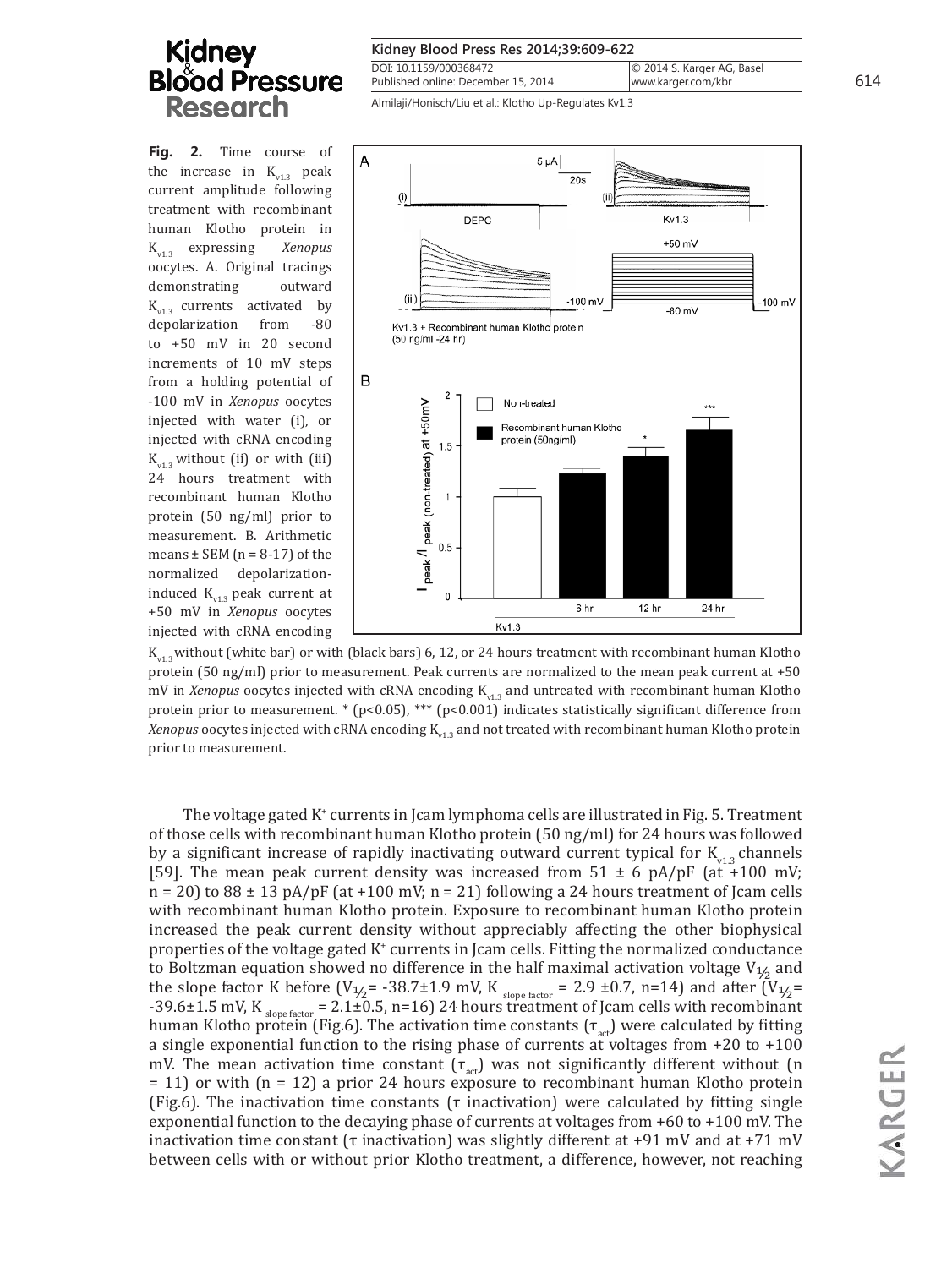**Fig. 3.** Effect of recombinant human Klotho protein on  $K_{v13}$  peak current amplitude in absence and presence of β-glucuronidase inhibitor (DSAL) in  $K_{\nu1,3}$ expressing *Xenopus*  oocytes. A. Original tracings demonstrating outward  $K_{\alpha1,2}$  currents activated by depolarization from -80 to +50 mV in 20 second increments of 10 mV steps from a holding potential of -100 mV in *Xenopus* oocytes injected with cRNA encoding  $K_{v13}$ without (i) or following 24 hours pretreatment with recombinant human Klotho protein (50 ng/ml) in

| Kidney Blood Press Res 2014;39:609-622                        |                                                  |     |
|---------------------------------------------------------------|--------------------------------------------------|-----|
| DOI: 10.1159/000368472<br>Published online: December 15, 2014 | © 2014 S. Karger AG, Basel<br>www.karger.com/kbr | 615 |
| Almilaii/Honisch/Liu et al : Klotho LIn-Requistes Ky1.3       |                                                  |     |

Almilaji/Honisch/Liu et al.: Klotho Up-Regulates Kv1.3



the absence (ii) and presence (iii) of D-saccharic acid-1,4-lactone, DSAL (10µM). B. Arithmetic means ± SEM (n = 39-53) of the normalized depolarization-induced K<sub>v1.3</sub> peak current as a function of voltage in *Xenopus* oocytes injected with cRNA encoding  $K_{v13}$  without (white circles) or following 24 hours pretreatment with recombinant human Klotho protein (50 ng/ml) in the absence (black circles) and presence (grey triangles) of D-saccharic acid-1,4-lactone, DSAL (10µM). \*\*\* (p<0.001) indicates statistically significant difference from not treated Kv1.3expressing *Xenopus* oocytes. ### (p<0.001) indicates statistically significant difference from *Xenopus* oocytes injected with cRNA encoding K<sub>v13</sub> and treated with recombinant human Klotho protein for 24 hours in the absence of D-saccharic acid-1,4-lactone, DSAL (10µM). C. Arithmetic means ± SEM (n =39-53) of the normalized depolarization-induced  $K_{v1.3}$  peak current at +50 mV in *Xenopus* oocytes injected with cRNA encoding  $K_{v1.3}$  without (white bar) or following 24 hours pretreatment with recombinant human Klotho protein (50 ng/ml) in the absence (black bar) and presence (grey bar) of D-saccharic acid-1,4-lactone, DSAL (10 µM). \*\*\* (p<0.001) indicates statistically significant difference of from untreated Kv1.3 expressing *Xenopus* oocytes. ### (p<0.001) indicates statistically significant difference from *Xenopus* oocytes injected with cRNA encoding  $K_{v1.3}$  and treated with recombinant human Klotho protein for 24 hours in the absence of D-saccharic acid-1,4-lactone, DSAL (10µM).

**Fig. 4.**  $K_{v1.3}$  protein abundance in Jcam cells. Arithmetic means  $\pm$ SEM (n = 4) of  $K_{v13}$  protein abundance in Jcam cells without (white bar) and with (black bars) prior treatment with Klotho (50 ng/ml) protein for 24 or 48 hours.

statistical significance. The inactivation time constant at +50 mV was significantly (p<0.01) larger in Jcam cells treated with recombinant human Klotho protein ( $\tau_{\text{inact}}$  = 145.9  $\pm$ 17.55 msec, n= 21) than in not treated Jcam cells ( $\tau$ <sub>inact</sub> = 92.6 ±7.9 msec, n= 20) (Fig.6). The delayed inactivation after 24 hours pre-treatment with recombi-

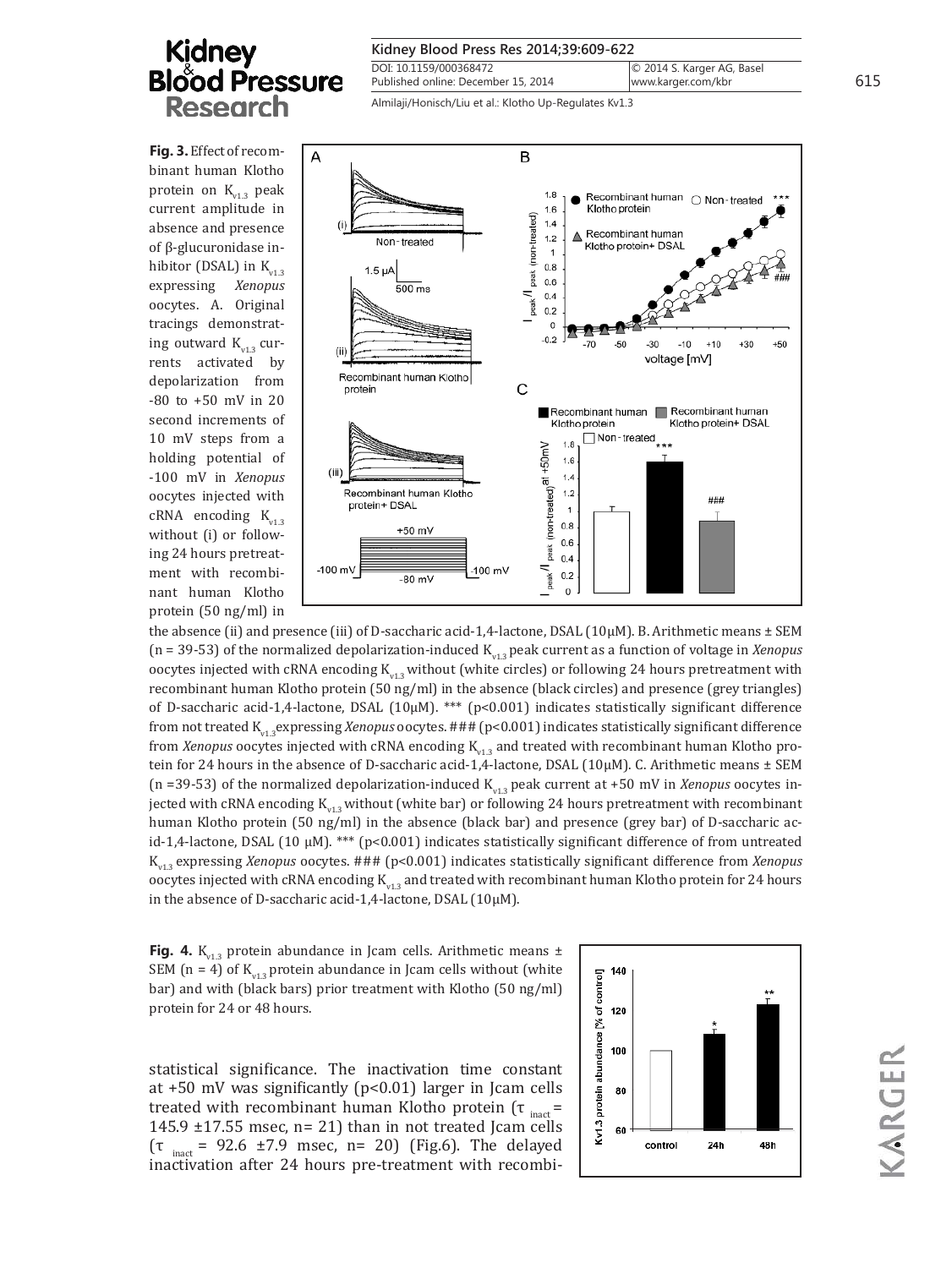| Kidney Blood Press Res 2014;39:609-622           |     |
|--------------------------------------------------|-----|
| © 2014 S. Karger AG, Basel<br>www.karger.com/kbr | 616 |
|                                                  |     |

Almilaji/Honisch/Liu et al.: Klotho Up-Regulates Kv1.3





**Fig. 5.** Effect of recombinant human Klotho protein on voltage-gated K<sup>+</sup> channel activity in Jcam T cells. A. Representative tracings demonstrating whole cell Kv currents in Jcam T cells cultured under control conditions (control) or following 24 hour treatment of the cells with 50 ng/ml recombinant human Klotho protein prior to patch clamp recording. The currents were recorded from cells with similar capacitance elicited by 200 ms depolarizing pulses ranging from −100 to +100 mV in 20 mV and 15 s increments from a holding potential of −60 mV. B. Mean currentvoltage  $(I-V)$  relationships  $(\pm \text{ SE}, n = 20-21)$  of K<sub>v</sub> peak current density in Jcam T cells cultured under control conditions (ο) or following 24 hour treatment of the cells with 50 ng/ml recombinant human Klotho

protein prior to patch clamp recording ( $\bullet$ ). C. Arithmetic means  $\pm$  SEM (n = 12-24) of whole cell K<sub>y</sub> currents in Jcam T cells cultured under control conditions (white bar) and following 24 hour treatment of the cells with 1-50 ng/ml recombinant human Klotho protein (black bars) prior to patch clamp recording. The currents were recorded from the cells with similar capacitance elicited by 200-ms depolarizing pulses ranging from −100 to +100 mV in 20 mV and 15 s increments from a holding potential of −60 mV.

nant human Klotho protein could be explained by the increased protein abundance of  $K_{v1,3}$ in the plasma membrane, which has previously been shown to slow down the channel inactivation kinetics [60].

### **Discussion**

The present study reveals a novel function of Klotho, i.e. the up-regulation of the voltage gated K<sup>+</sup> channel K<sub>v1.3</sub> (KCNA3). Apparently Klotho increases the K<sub>v1.3</sub> channel protein abundance in the cell membrane without appreciably affecting other properties of the channel. The effect of Klotho is reversed by β-glucuronidase inhibitor DSAL and is thus most likely due to the enzyme activity of the Klotho protein. The present observations reveal that  $K_{\nu13}$  channel activity is affected by both Klotho expression and exposure of the channels to soluble Klotho. The transmembrane Klotho protein serves as a co-receptor for FGF23 and is required for the inhibitory effect of FGF23 on the 25(OH) vitamin D 1 $\alpha$  hydroxylase [61].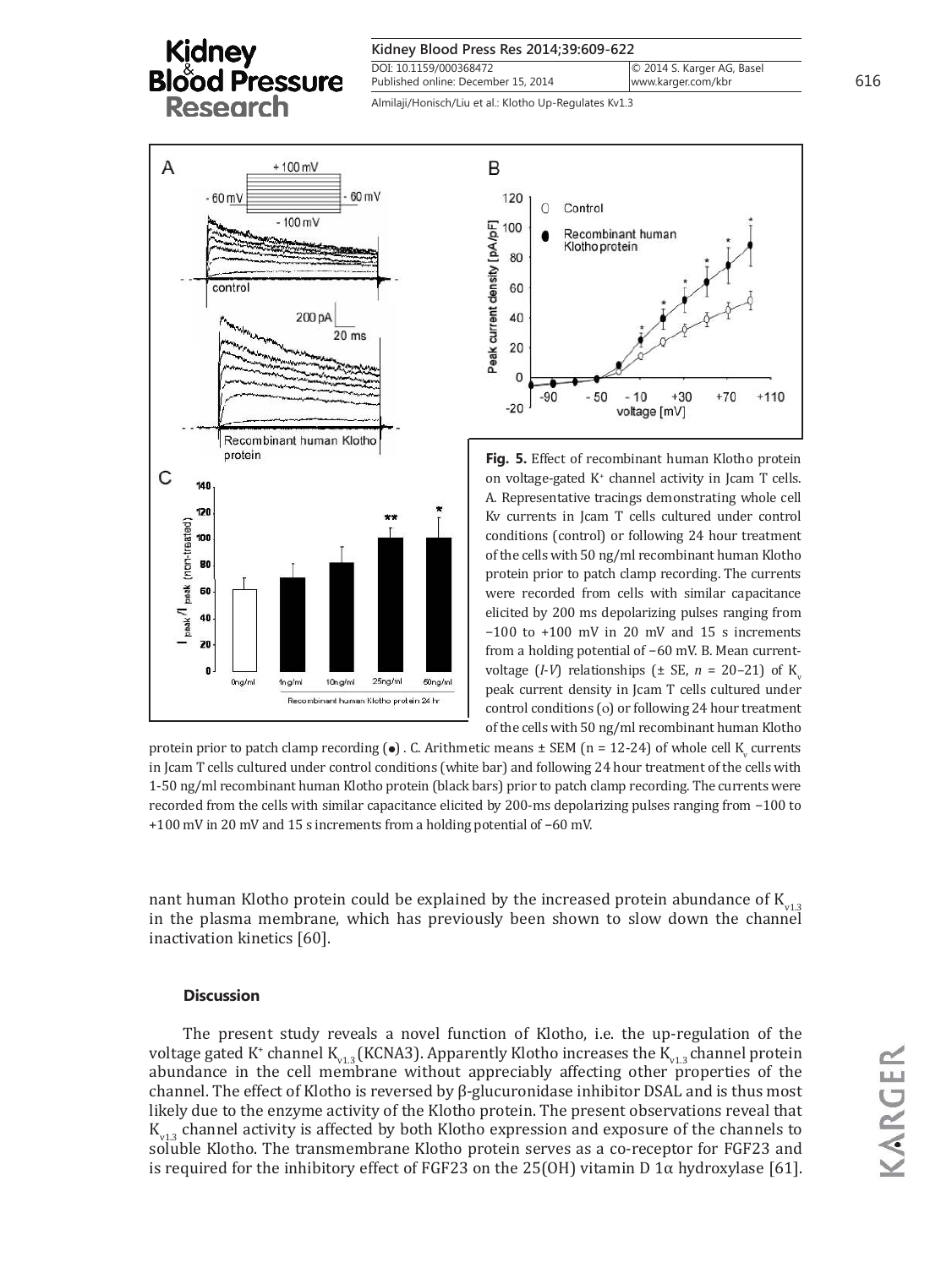



Fig. 6. Effect of recombinant human Klotho protein on biophysical properties of voltage-gated K<sup>+</sup> channels in Jcam T cells. A. Representative tracings demonstrating whole cell  $\rm K_{_{v}}$  currents in Jcam T cells cultured under control conditions (control) and following 24 hour treatment of the cells with 50 ng/ml recombinant human Klotho protein prior to patch clamp recording. The currents were recorded from the cells with similar capacitance elicited by 200-ms depolarizing pulses ranging from −60 to +20 mV in 5 mV and 15 s increments from a holding potential of −60 mV. B. Normalized conductance-voltage (G-V) relationship (*n* = 14–16) of K<sub>v</sub> peak currents in Jcam T cells cultured under control conditions (ο) or following 24 hour treatment of the cells with 50 ng/ml recombinant human Klotho protein prior to patch clamp recording  $\Theta$ ). Conductance was normalized to the maximal conductance of  $\mathrm{K}_{_{\mathrm{v}}}$  peak currents in each group, plotted to the voltage according to Boltzman equation, V  $b_{\rm a}^{1/2}$  solutions was estimated and V corrected accordingly. C. Recombinant human Klotho protein does not affect and slope factor K were deduced accordingly. The liquid junction potential ΔE between the pipette and the onset of activation of K<sub>ν</sub> currents in Jcam T cells. Activation time constants (τ activation) were determined by fitting single exponential function to the rising phase of currents at voltages from +20 to +100 mV of control cells (*n* = 11) and cells pretreated with recombinant human Klotho protein (50 ng/ml, 24 hour, *n* = 12).

D. Recombinant human Klotho protein affects onset of inactivation of  $K_{\nu}$  currents in Jcam T cells. Inactivation time constants (τ inactivation) were determined by fitting single exponential function to the decaying phase of currents at voltages from +60 to +100 mV of control cells (*n* = 20) and cells pretreated with recombinant human Klotho protein (50 ng/ml, 24 hour, *n* = 21). The liquid junction potential ΔE between the pipette and the bath solutions was estimated and V corrected accordingly. \*,\*\* indicates statistically significant (*P* < 0.05, 0.01 ) difference from Jcam T cells cultured under control conditions (control) according to Student's *t*-test analysis.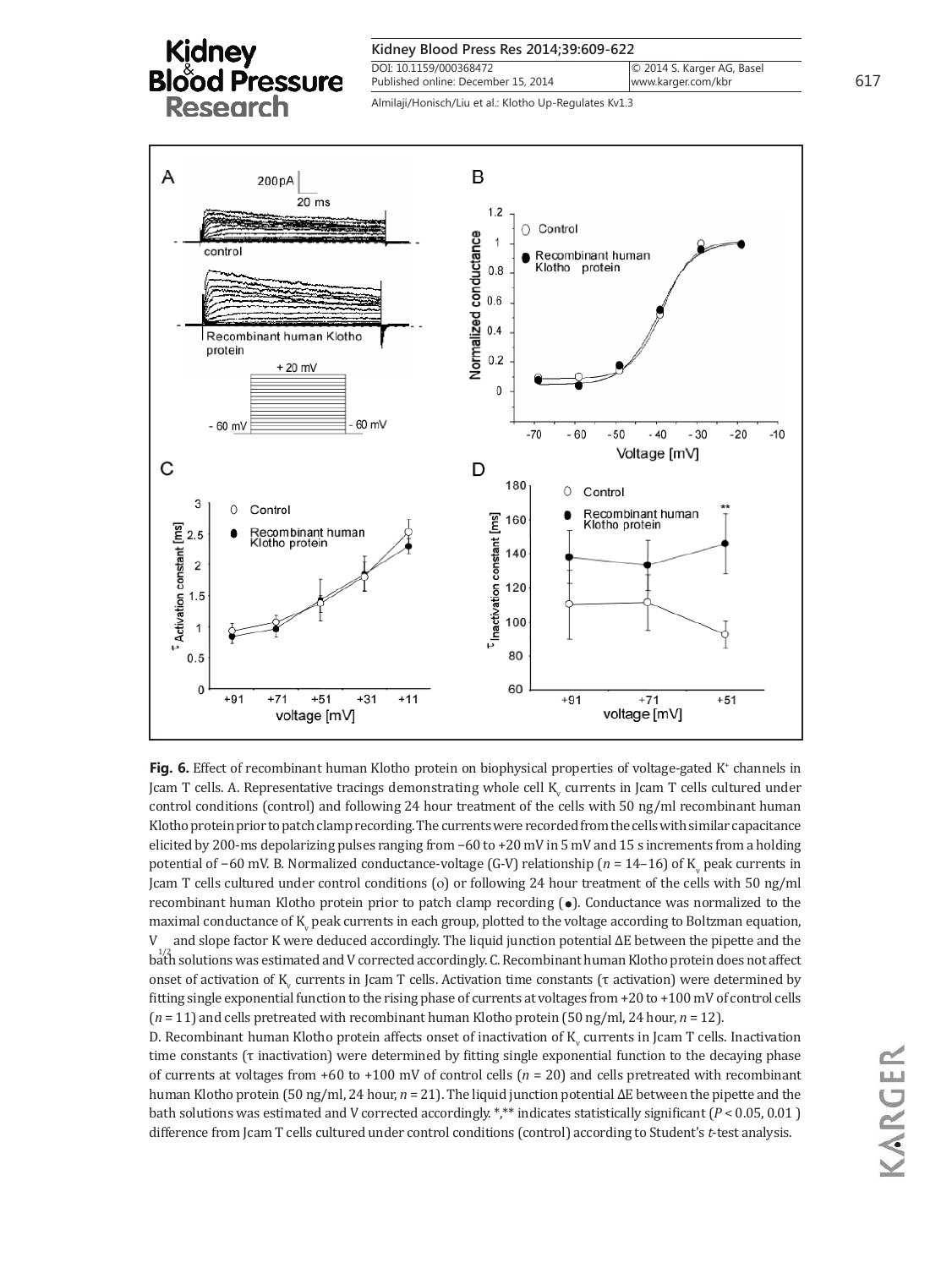#### **Kidney Blood Press Res 2014;39:609-622** DOI: 10.1159/000368472 © 2014 S. Karger AG, Basel

### **Kidney Blood Pressure Research**

Published online: December 15, 2014 Almilaji/Honisch/Liu et al.: Klotho Up-Regulates Kv1.3

The extracellular domain of Klotho may be cleaved off and function as β-glucuronidase and hormone [5-7]. Klotho is released into circulating blood, urine and cerebrospinal fluid and may influence a multitude of functions including transport, energy metabolism, oxidative stress, and hormone release [61].

Klotho has previously been shown to affect a variety of further channels, such as the epithelial Ca<sup>2+</sup> channels TRPV5 [62-66] and TRPV6 [66], as well as the K<sup>+</sup> channels ROMK [24, 62], KCNQ1/KCNE1 [67] and hERG [68]. Klotho apparently does not appreciably affect the channels TRPV4 [66] or TRPM6 [66]. As shown for TRPV5, Klotho removes alpha2,6 linked sialic acids, which in turn fosters cell surface retention of the channels [63].

Klotho further participates in the regulation of carriers, such as the excitatory amino acid transporters EAAT 3 and EAAT4 [54] and the phosphate transporters NaPi-IIa and NaPi-IIb [25]. Moreover, Klotho up-regulates the Na<sup>+</sup>/K<sup>+</sup> ATPase [27]. Klotho sensitive regulation of the excitatory amino acid transporters was also reversed by the β-glucuronidase inhibitor DSAL [54].

Klotho may, however, affect channels by other mechanisms. Klotho down-regulates the endothelial  $Ca^{2+}$  channel 1 (TRPC-1) by fostering VEGF-mediated internalization of the VEGFR-2/TRPC-1 complex [69]. Klotho may further affect channel and transporter activity by its involvement in the down-regulation of 1,25(OH)<sub>2</sub>D<sub>3</sub> formation. In *kl/kl* mice the unrestrained  $1,25(OH)_2D_3$  formation leads to excessive plasma levels of  $1,25(OH)_2D_3$  [8], which in turn directly or indirectly affects several channels, transporters and the  $\text{Na}^*/$ K\*ATPase [70-77]. The excessive formation of  $1,25(OH)_{2}D_{3}$  in Klotho deficient animals leads, for instance, to decreased activity of the transcription factor NFκB with subsequent downregulation of several NF<sub>KB</sub> sensitive genes including the  $Ca^{2+}$  release activated  $Ca^{2+}$  channel Orai1 [78]. Altered channel activity and transport in Klotho deficient animals thus does not only reflect direct effects of Klotho on the respective channel or transporter proteins, but as well the direct and indirect impact of excessive  $1,25(OH)_{2}D_{3}$  formation.

In view of the Klotho sensitivity of  $K_{v1,3}$  protein abundance in the lymphocyte cell membrane, Klotho is expected to modify the immune response.  $K_{v13}$  channels participate in the regulation of the  $Ca^{2+}$  influx and short-term activation of lymphocytes [79, 80] and are thus decisive for the immune response [34, 35]. The Klotho sensitivity of lymphocyte  $K_{v13}$ channels may thus well contribute to the known impact of Klotho on the immune system [22]. The concentration of recombinant Klotho employed was higher than the plasma concentrations of approximately 0.5 ng/ml in healthy individuals [81, 82]. On the other hand, the *in vivo* exposure time to plasma klotho is by far longer. Moreover, local concentrations of Klotho may be higher than the plasma concentration. Nevertheless, the quantitative impact of normal plasma klotho concentrations on lymphocyte  $K_{v13}$  channel activity and function cannot be safely predicted from the present observations.

 $K_{v13}$  channels are expressed in many further cell types and participate in the regulation of a wide variety of cellular functions, including excitability [28-31], cell proliferation [32], apoptosis [33], insulin sensitivity [36], and platelet function [37]. Future studies will be required to define the direct or indirect influence of the Klotho protein on those functions.

### **Conclusion**

The present observations reveal that Klotho up-regulates surface protein abundance and activity of the voltage gated  $K^*$  channel  $K_{v1.3}$  (KCNA3) and may thus participate in the regulation of  $K_{v1,3}$  dependent cellular functions.

### **Disclosure Statement**

The authors of this manuscript state that they do not have any conflict of interests and nothing to disclose.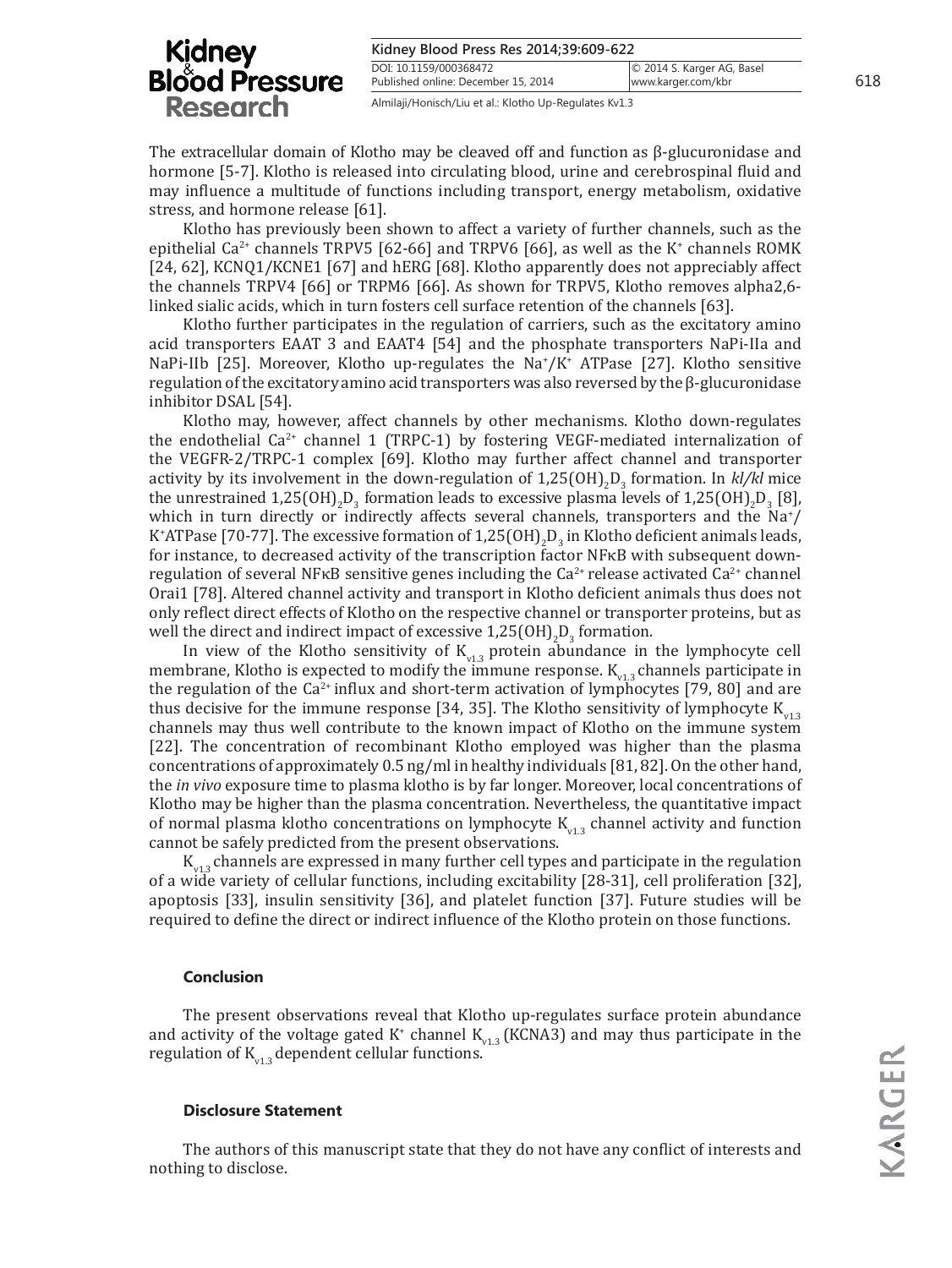| Kidney<br>Blood Pressure<br><b>Research</b> |
|---------------------------------------------|
|---------------------------------------------|

| Kidney Blood Press Res 2014;39:609-622 |                            |     |
|----------------------------------------|----------------------------|-----|
| DOI: 10.1159/000368472                 | © 2014 S. Karger AG, Basel |     |
| Published online: December 15, 2014    | www.karger.com/kbr         | 619 |

Almilaji/Honisch/Liu et al.: Klotho Up-Regulates Kv1.3

### **Acknowledgements**

The authors acknowledge the technical assistance of Elfriede Faber and the meticulous preparation of the manuscript by Tanja Loch. The study was supported by the Deutsche Forschungsgemeinschaft, DFG 315/15-1, to FL, and the Open Access Publishing Fund of Tuebingen University.

### **References**

- 1 Takeshita K, Fujimori T, Kurotaki Y, Honjo H, Tsujikawa H, Yasui K, Lee JK, Kamiya K, Kitaichi K, Yamamoto K, Ito M, Kondo T, Iino S, Inden Y, Hirai M, Murohara T, Kodama I, Nabeshima Y: Sinoatrial node dysfunction and early unexpected death of mice with a defect of klotho gene expression. Circulation 2004;109:1776- 1782.
- 2 Tsujikawa H, Kurotaki Y, Fujimori T, Fukuda K, Nabeshima Y: Klotho, a gene related to a syndrome resembling human premature aging, functions in a negative regulatory circuit of vitamin D endocrine system. Mol Endocrinol 2003;17:2393-2403.
- 3 Kuro-o M: Klotho. Pflugers Arch 2010;459:333-343.
- 4 Kuro-o M, Matsumura Y, Aizawa H, Kawaguchi H, Suga T, Utsugi T, Ohyama Y, Kurabayashi M, Kaname T, Kume E, Iwasaki H, Iida A, Shiraki-Iida T, Nishikawa S, Nagai R, Nabeshima YI: Mutation of the mouse klotho gene leads to a syndrome resembling ageing. Nature 1997;390:45-51.
- 5 Imura A, Iwano A, Tohyama O, Tsuji Y, Nozaki K, Hashimoto N, Fujimori T, Nabeshima Y: Secreted Klotho protein in sera and CSF: implication for post-translational cleavage in release of Klotho protein from cell membrane. FEBS Lett 2004;565:143-147.
- 6 Akasaka-Manya K, Manya H, Kizuka Y, Oka S, Endo T: alpha-Klotho mice demonstrate increased expression of the non-sulfated N-glycan form of the HNK-1 glyco-epitope in kidney tissue. J Biochem 2014;156:107- 113.
- 7 Buendia P, Carracedo J, Soriano S, Madueno JA, Ortiz A, Martin-Malo A, Aljama P, Ramirez R: Klotho Prevents NFkappaB Translocation and Protects Endothelial Cell From Senescence Induced by Uremia. J Gerontol A Biol Sci Med Sci 2014, DOI 10.1093/gerona/glu170.
- 8 Kuro-o M: Klotho, phosphate and FGF-23 in ageing and disturbed mineral metabolism. Nat Rev Nephrol 2013;9:650-660.
- 9 Razzaque MS, Sitara D, Taguchi T, St-Arnaud R, Lanske B: Premature aging-like phenotype in fibroblast growth factor 23 null mice is a vitamin D-mediated process. FASEB J 2006;20:720-722.
- 10 Yoshida T, Fujimori T, Nabeshima Y: Mediation of unusually high concentrations of 1,25-dihydroxyvitamin D in homozygous klotho mutant mice by increased expression of renal 1alpha-hydroxylase gene. Endocrinology 2002;143:683-689.
- 11 Ramasamy I: Recent advances in physiological calcium homeostasis. Clin Chem Lab Med 2006;44:237-273.
- 12 Zehnder D, Hewison M: The renal function of 25-hydroxyvitamin D3-1alpha-hydroxylase. Mol Cell Endocrinol 1999;151:213-220.
- 13 Heine G, Niesner U, Chang HD, Steinmeyer A, Zugel U, Zuberbier T, Radbruch A, Worm M: 1,25-dihydroxyvitamin D(3) promotes IL-10 production in human B cells. Eur J Immunol 2008;38:2210- 2218.
- 14 Hewison M, Freeman L, Hughes SV, Evans KN, Bland R, Eliopoulos AG, Kilby MD, Moss PA, Chakraverty R: Differential regulation of vitamin D receptor and its ligand in human monocyte-derived dendritic cells. J Immunol 2003;170:5382-5390.
- 15 Hewison M, Kantorovich V, Liker HR, Van Herle AJ, Cohan P, Zehnder D, Adams JS: Vitamin D-mediated hypercalcemia in lymphoma: evidence for hormone production by tumor-adjacent macrophages. J Bone Miner Res 2003;18:579-582.
- 16 Alesutan I, Feger M, Pakladok T, Mia S, Ahmed MS, Voelkl J, Lang F: 25-hydroxyvitamin d3 1-alphahydroxylase-dependent stimulation of renal klotho expression by spironolactone. Kidney Blood Press Res 2013;37:475-487.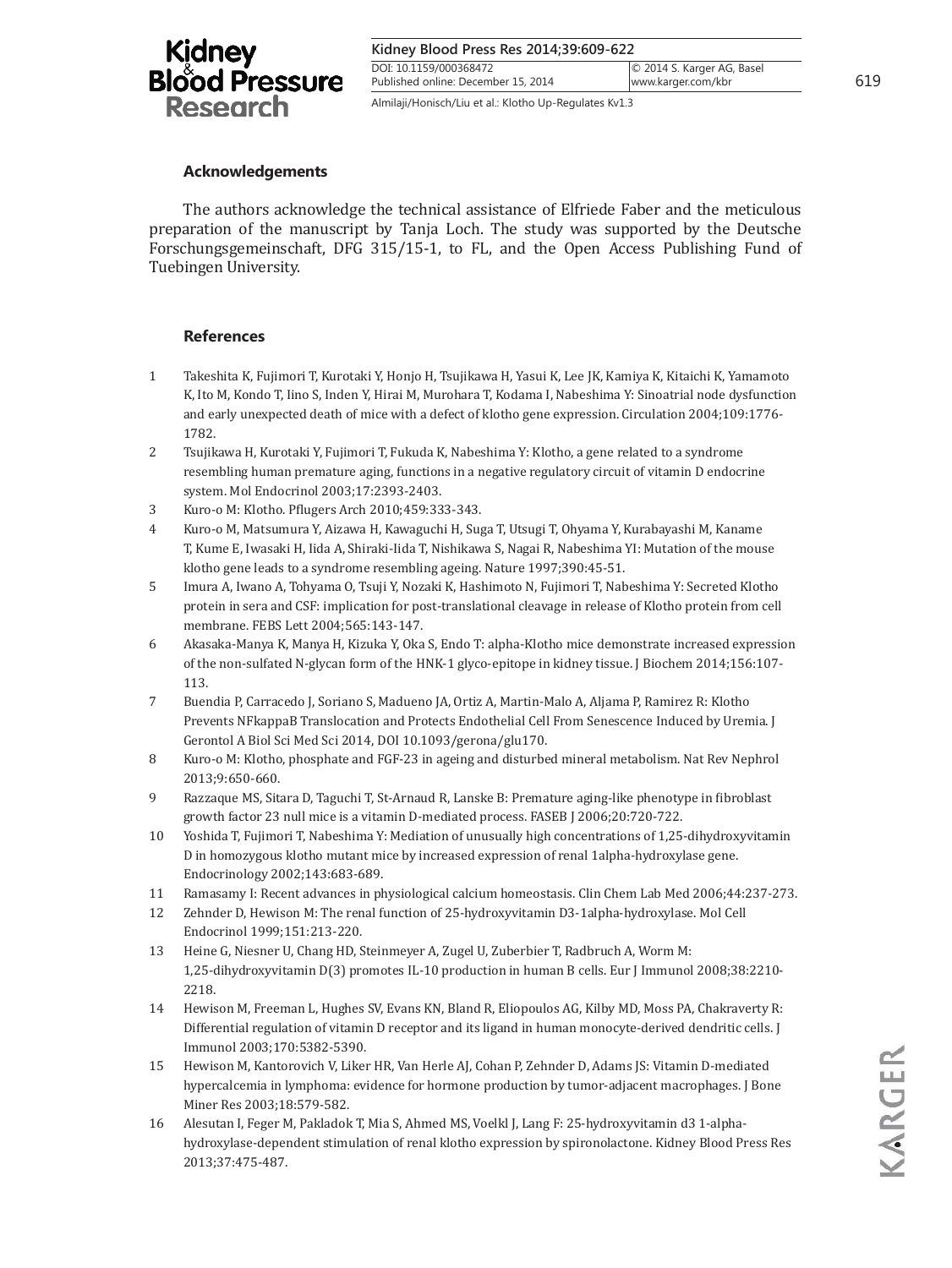#### **Kidney Blood Press Res 2014;39:609-622**

DOI: 10.1159/000368472 Published online: December 15, 2014

Almilaji/Honisch/Liu et al.: Klotho Up-Regulates Kv1.3

- 17 Takenaka T, Inoue T, Ohno Y, Miyazaki T, Nishiyama A, Ishii N, Suzuki H: Calcitriol Supplementation Improves Endothelium-Dependent Vasodilation in Rat Hypertensive Renal Injury. Kidney Blood Press Res 2014;39:17-27.
- 18 Segawa H, Yamanaka S, Ohno Y, Onitsuka A, Shiozawa K, Aranami F, Furutani J, Tomoe Y, Ito M, Kuwahata M, Imura A, Nabeshima Y, Miyamoto K: Correlation between hyperphosphatemia and type II Na-Pi cotransporter activity in klotho mice. Am J Physiol Renal Physiol 2007;292:F769-779.
- 19 Kuro-o M: Klotho as a regulator of fibroblast growth factor signaling and phosphate/calcium metabolism. Curr Opin Nephrol Hypertens 2006;15:437-441.
- 20 Ohnishi M, Nakatani T, Lanske B, Razzaque MS: Reversal of mineral ion homeostasis and soft-tissue calcification of klotho knockout mice by deletion of vitamin D 1alpha-hydroxylase. Kidney Int 2009;75:1166-1172.
- 21 Anour R, Andrukhova O, Ritter E, Zeitz U, Erben RG: Klotho lacks a vitamin D independent physiological role in glucose homeostasis, bone turnover, and steady-state PTH secretion in vivo. PLoS One 2012;7:e31376.
- 22 Witkowski JM, Soroczynska-Cybula M, Bryl E, Smolenska Z, Jozwik A: Klotho--a common link in physiological and rheumatoid arthritis-related aging of human CD4+ lymphocytes. J Immunol 2007;178:771-777.
- 23 Boros S, Bindels RJ, Hoenderop JG: Active Ca(2+) reabsorption in the connecting tubule. Pflugers Arch 2009;458:99-109.
- 24 Cha SK, Hu MC, Kurosu H, Kuro-o M, Moe O, Huang CL: Regulation of renal outer medullary potassium channel and renal K(+) excretion by Klotho. Mol Pharmacol 2009;76:38-46.
- 25 Dermaku-Sopjani M, Sopjani M, Saxena A, Shojaiefard M, Bogatikov E, Alesutan I, Eichenmuller M, Lang F: Downregulation of NaPi-IIa and NaPi-IIb Na-coupled phosphate transporters by coexpression of Klotho. Cell Physiol Biochem 2011;28:251-258.
- 26 Hu MC, Shi M, Zhang J, Pastor J, Nakatani T, Lanske B, Razzaque MS, Rosenblatt KP, Baum MG, Kuro-o M, Moe OW: Klotho: a novel phosphaturic substance acting as an autocrine enzyme in the renal proximal tubule. FASEB J 2010;24:3438-3450.
- 27 Sopjani M, Alesutan I, Dermaku-Sopjani M, Gu S, Zelenak C, Munoz C, Velic A, Foller M, Rosenblatt KP, Kuro-o M, Lang F: Regulation of the Na+/K+ ATPase by Klotho. FEBS Lett 2011;585:1759-1764.
- 28 Jan LY, Jan YN: Voltage-gated potassium channels and the diversity of electrical signalling. J Physiol 2012;590:2591-2599.
- 29 Ko EA, Park WS, Firth AL, Kim N, Yuan JX, Han J: Pathophysiology of voltage-gated K+ channels in vascular smooth muscle cells: modulation by protein kinases. Prog Biophys Mol Biol 2010;103:95-101.
- 30 Pongs O: Ins and outs of cardiac voltage-gated potassium channels. Curr Opin Pharmacol 2009;9:311-315.
- 31 Vacher H, Trimmer JS: Diverse roles for auxiliary subunits in phosphorylation-dependent regulation of mammalian brain voltage-gated potassium channels. Pflugers Arch 2011;462:631-643.
- 32 Comes N, Bielanska J, Vallejo-Gracia A, Serrano-Albarras A, Marruecos L, Gomez D, Soler C, Condom E, Ramon YCS, Hernandez-Losa J, Ferreres JC, Felipe A: The voltage-dependent K channels Kv1.3 and Kv1.5 in human cancer. Front Physiol 2013;4:283.
- 33 Szabo I, Zoratti M, Gulbins E: Contribution of voltage-gated potassium channels to the regulation of apoptosis. FEBS Lett 2010;584:2049-2056.
- 34 Cahalan MD, Chandy KG: The functional network of ion channels in T lymphocytes. Immunol Rev 2009;231:59-87.
- 35 Wang J, Xiang M: Targeting potassium channels Kv1.3 and KC a 3.1: routes to selective immunomodulators in autoimmune disorder treatment? Pharmacotherapy 2013;33:515-528.
- 36 Choi BH, Hahn SJ: Kv1.3: a potential pharmacological target for diabetes. Acta Pharmacol Sin 2010;31:1031-1035.
- 37 Mahaut-Smith MP: The unique contribution of ion channels to platelet and megakaryocyte function. J Thromb Haemost 2012;10:1722-1732.
- 38 Henke G, Maier G, Wallisch S, Boehmer C, Lang F: Regulation of the voltage gated K+ channel Kv1.3 by the ubiquitin ligase Nedd4-2 and the serum and glucocorticoid inducible kinase SGK1. J Cell Physiol 2004;199:194-199.
- 39 Alesutan I, Sopjani M, Dermaku-Sopjani M, Munoz C, Voelkl J, Lang F: Upregulation of Na-coupled glucose transporter SGLT1 by Tau tubulin kinase 2. Cell Physiol Biochem 2012;30:458-465.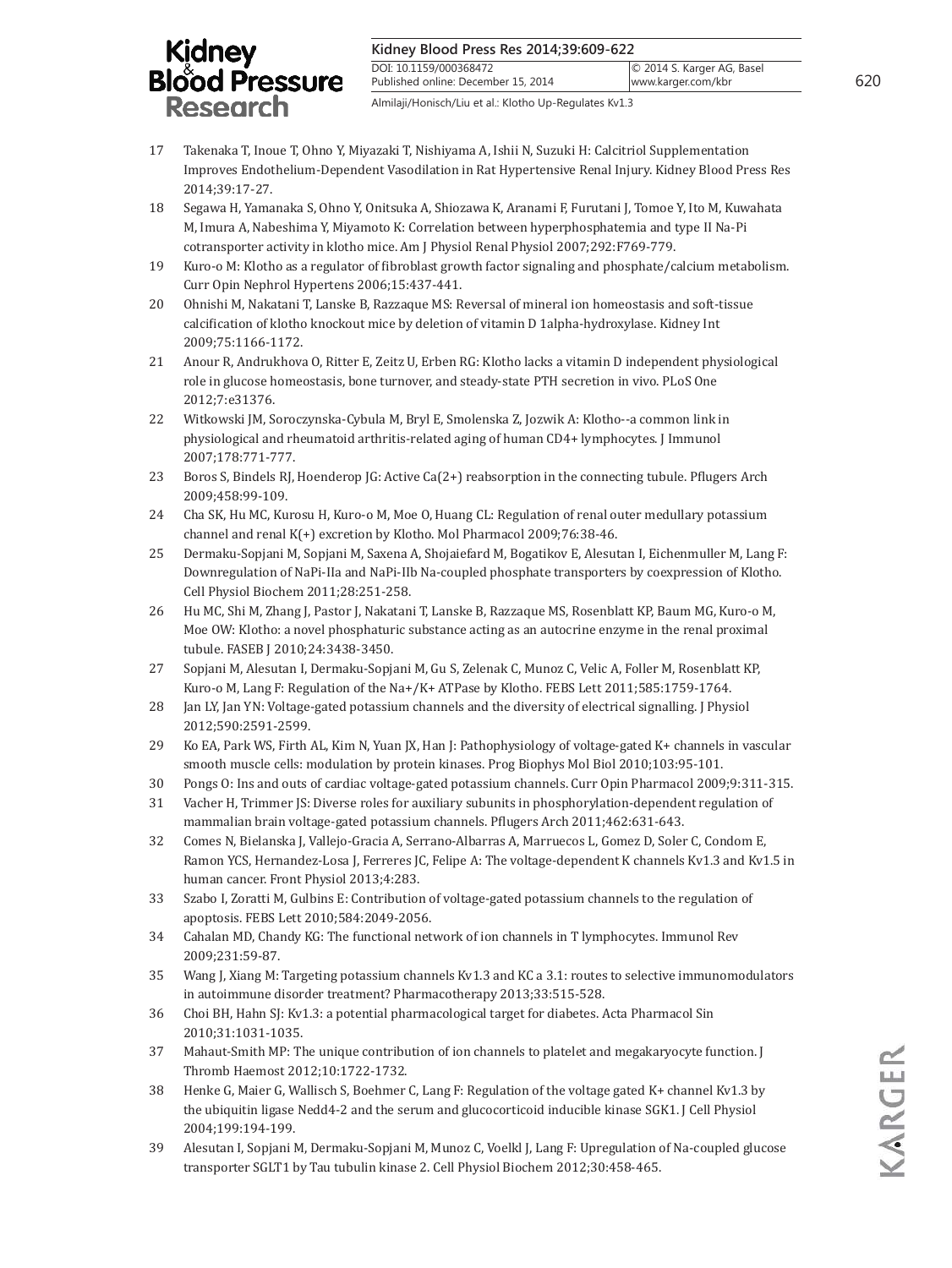| Kidney Blood Press Res 2014;39:609-622 |  |
|----------------------------------------|--|
|                                        |  |

DOI: 10.1159/000368472 Published online: December 15, 2014

Almilaji/Honisch/Liu et al.: Klotho Up-Regulates Kv1.3

- 40 Henrion U, Zumhagen S, Steinke K, Strutz-Seebohm N, Stallmeyer B, Lang F, Schulze-Bahr E, Seebohm G: Overlapping cardiac phenotype associated with a familial mutation in the voltage sensor of the KCNQ1 channel. Cell Physiol Biochem 2012;29:809-818.
- 41 Pathare G, Foller M, Daryadel A, Mutig K, Bogatikov E, Fajol A, Almilaji A, Michael D, Stange G, Voelkl J, Wagner CA, Bachmann S, Lang F: OSR1-sensitive renal tubular phosphate reabsorption. Kidney Blood Press Res 2012;36:149-161.
- 42 Warsi J, Dong L, Elvira B, Salker MS, Shumilina E, Hosseinzadeh Z, Lang F: SPAK Dependent Regulation of Peptide Transporters PEPT1 and PEPT2. Kidney Blood Press Res 2014;39:388-398.
- 43 Almilaji A, Munoz C, Hosseinzadeh Z, Lang F: Upregulation of Na+,Cl(-)-coupled betaine/gamma-aminobutyric acid transporter BGT1 by Tau tubulin kinase 2. Cell Physiol Biochem 2013;32:334-343.
- 44 Dermaku-Sopjani M, Almilaji A, Pakladok T, Munoz C, Hosseinzadeh Z, Blecua M, Sopjani M, Lang F: Downregulation of the Na+-coupled phosphate transporter NaPi-IIa by AMP-activated protein kinase. Kidney Blood Press Res 2013;37:547-556.
- 45 Hosseinzadeh Z, Bhavsar SK, Lang F: Down-regulation of the myoinositol transporter SMIT by JAK2. Cell Physiol Biochem 2012;30:1473-1480.
- 46 Warsi J, Hosseinzadeh Z, Elvira B, Bissinger R, Shumilina E, Lang F: Regulation of ClC-2 Activity by SPAK and OSR1. Kidney Blood Press Res 2014;39:378-387.
- 47 Bogatikov E, Munoz C, Pakladok T, Alesutan I, Shojaiefard M, Seebohm G, Foller M, Palmada M, Bohmer C, Broer S, Lang F: Up-regulation of amino acid transporter SLC6A19 activity and surface protein abundance by PKB/Akt and PIKfyve. Cell Physiol Biochem 2012;30:1538-1546.
- 48 Elvira B, Munoz C, Borras J, Chen H, Warsi J, Ajay SS, Shumilina E, Lang F: SPAK and OSR1 Dependent Down-Regulation of Murine Renal Outer Medullary K Channel ROMK1. Kidney Blood Press Res 2014;39:353-360.
- 49 Hosseinzadeh Z, Dong L, Bhavsar SK, Warsi J, Almilaji A, Lang F: Upregulation of peptide transporters PEPT1 and PEPT2 by Janus kinase JAK2. Cell Physiol Biochem 2013;31:673-682.
- 50 Munoz C, Pakladok T, Almilaji A, Elvira B, Decher N, Shumilina E, Lang F: Up-regulation of Kir2.1 (KCNJ2) by the serum & glucocorticoid inducible SGK3. Cell Physiol Biochem 2014;33:491-500.
- 51 Hosseinzadeh Z, Bhavsar SK, Lang F: Downregulation of ClC-2 by JAK2. Cell Physiol Biochem 2012;29:737- 742.
- 52 Mia S, Munoz C, Pakladok T, Siraskar G, Voelkl J, Alesutan I, Lang F: Downregulation of Kv1.5 K channels by the AMP-activated protein kinase. Cell Physiol Biochem 2012;30:1039-1050.
- 53 Hamill OP, Marty A, Neher E, Sakmann B, Sigworth FJ: Improved patch-clamp techniques for highresolution current recording from cells and cell-free membrane patches. Pflugers Arch 1981;391:85-100.
- 54 Almilaji A, Munoz C, Pakladok T, Alesutan I, Feger M, Foller M, Lang UE, Shumilina E, Lang F: Klotho sensitivity of the neuronal excitatory amino acid transporters EAAT3 and EAAT4. PLoS One 2013;8:e70988.
- 55 Almilaji A, Szteyn K, Fein E, Pakladok T, Munoz C, Elvira B, Towhid ST, Alesutan I, Shumilina E, Bock CT, Kandolf R, Lang F: Down-regulation of Na/K+ atpase activity by human parvovirus B19 capsid protein VP1. Cell Physiol Biochem 2013;31:638-648.
- 56 Pakladok T, Almilaji A, Munoz C, Alesutan I, Lang F: PIKfyve sensitivity of hERG channels. Cell Physiol Biochem 2013;31:785-794.
- 57 Szteyn K, Schmid E, Nurbaeva MK, Yang W, Munzer P, Kunzelmann K, Lang F, Shumilina E: Expression and functional significance of the Ca(2+)-activated Cl(-) channel ANO6 in dendritic cells. Cell Physiol Biochem 2012;30:1319-1332.
- 58 Barry PH, Lynch JW: Liquid junction potentials and small cell effects in patch-clamp analysis. J Membr Biol 1991;121:101-117.
- 59 Szabo I, Gulbins E, Apfel H, Zhang X, Barth P, Busch AE, Schlottmann K, Pongs O, Lang F: Tyrosine phosphorylation-dependent suppression of a voltage-gated K+ channel in T lymphocytes upon Fas stimulation. J Biol Chem 1996;271:20465-20469.
- 60 Honore E, Attali B, Romey G, Lesage F, Barhanin J, Lazdunski M: Different types of K+ channel current are generated by different levels of a single mRNA. EMBO J 1992;11:2465-2471.
- 61 Hu MC, Kuro-o M, Moe OW: Klotho and chronic kidney disease. Contrib Nephrol 2013;180:47-63.
- 62 Huang CL: Regulation of ion channels by secreted Klotho. Adv Exp Med Biol 2012;728:100-106.